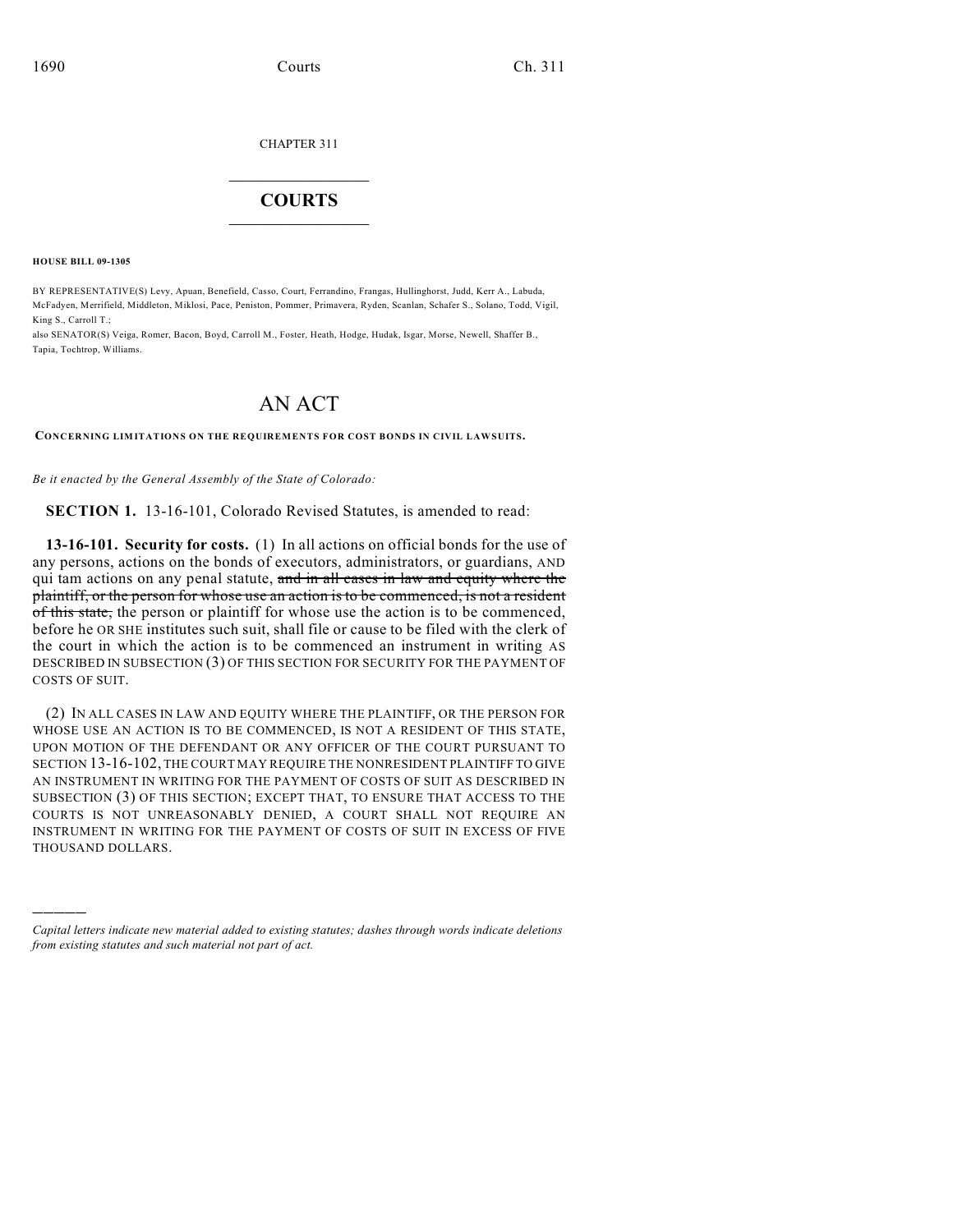Ch. 311 Courts 1691

(3) AS USED IN THIS SECTION AND SECTION 13-16-102, "INSTRUMENT IN WRITING" MEANS AN INSTRUMENT IN WRITING of some responsible person, being a resident of this state, to be approved by the clerk, whereby such person shall acknowledge himself OR HERSELF bound to pay, or cause to be paid, all costs which may accrue in such action either to the opposite party or to any of the officers of such courts, which instrument may be in form as follows:

| A. B. |        |
|-------|--------|
| VS.   | Court. |
| C. D. |        |

I do hereby enter myself security for costs in this case, and acknowledge myself bound to pay, or cause to be paid, all costs which may accrue in this action, either to the opposite party or to any of the officers of this court pursuant to the laws of this state.

.............................................................. Dated this ........ day of ........, 20.. .

**SECTION 2.** 13-16-102, Colorado Revised Statutes, is amended to read:

**13-16-102.** Motion to require cost bond. If such AN action DESCRIBED IN SECTION 13-16-101 (2) is commenced BY A NONRESIDENT OF THIS STATE without filing such AN instrument of writing, or if at any time after the commencement of any suit by a resident of this state he OR SHE shall become nonresident, or if, in any case, AND the court is satisfied that any THE NONRESIDENT plaintiff is unable to pay the costs of suit, or that he is so unsettled as to endanger the officers of the court with respect to their legal demands, it is the duty of the court THE COURT MAY, on motion of the defendant or any officer of the court, to rule ORDER the NONRESIDENT plaintiff, on or before the day in such rule ORDER named, to give security AN INSTRUMENT IN WRITING for the payment of costs in such THE suit. TO ENSURE THAT ACCESS TO THE COURTS IS NOT UNREASONABLY DENIED, A COURT SHALL NOT REQUIRE AN INSTRUMENT IN WRITING FOR THE PAYMENT OF COSTS OF SUIT IN EXCESS OF FIVE THOUSAND DOLLARS. If such THE NONRESIDENT plaintiff neglects or refuses, on or before the day in such rule named, to file such instrument, the court, on motion, shall dismiss the suit. In the case of a plaintiff who is not a resident of this state at the time of the commencement of such action, the attorney of the last named plaintiff shall pay all costs in said action, upon any such dismissal thereof.

**SECTION 3. Act subject to petition - effective date - applicability.** (1) This act shall take effect on September 1, 2009.

(2) However, if a referendum petition is filed against this act or an item, section, or part of this act during the ninety-day period after final adjournment of the general assembly that is allowed for submitting a referendum petition pursuant to article V, section 1 (3) of the state constitution, then the act, item, section, or part, shall not take effect unless approved by the people at a biennial regular general election and shall take effect on the date specified in subsection (1) or on the date of the official declaration of the vote thereon by proclamation of the governor, whichever is later.